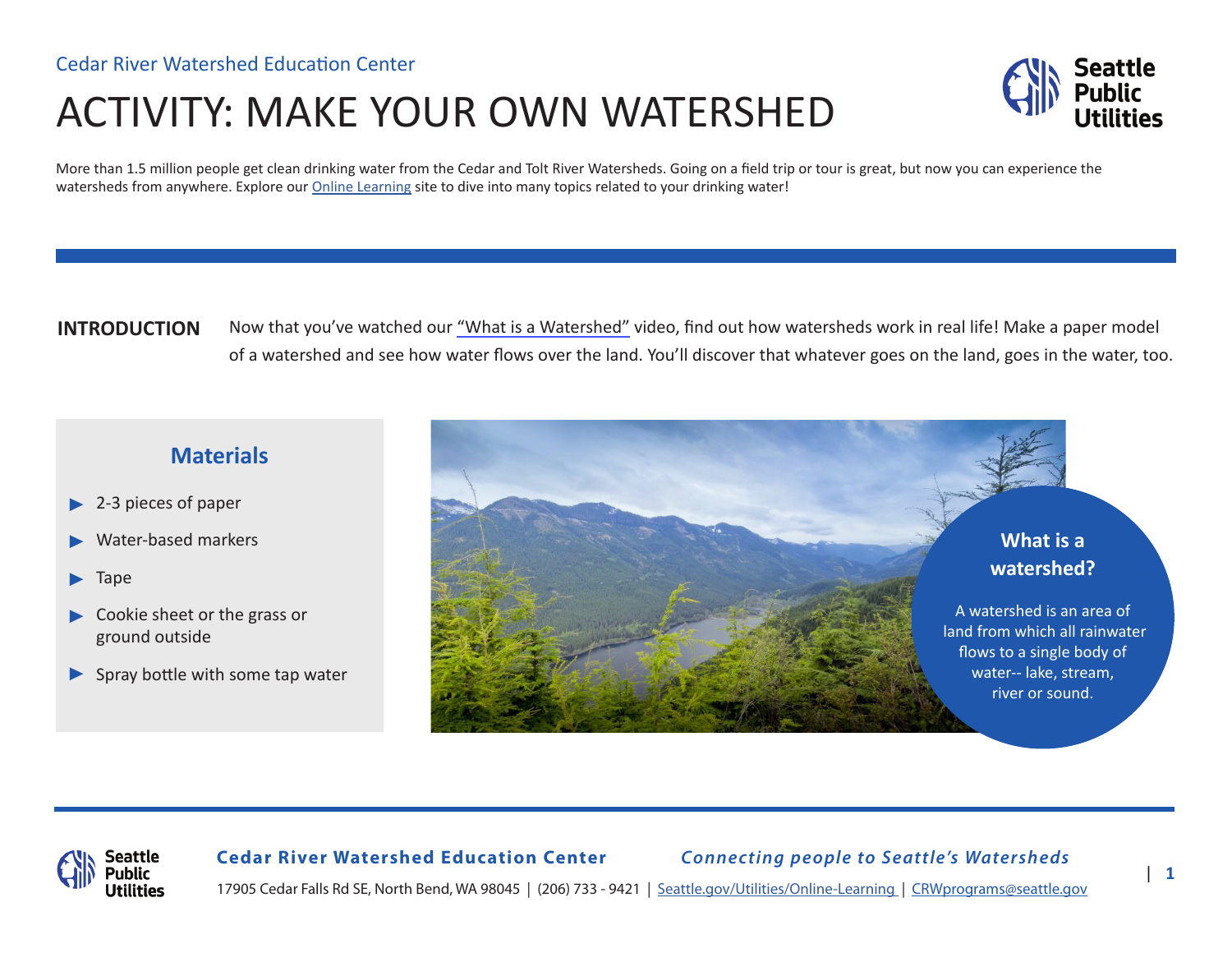## Just Add Water!

- Lightly crumple one sheet of paper. Then open it up but do not flatten it. Tape the edges to a surface that can get wet, such as a cookie sheet. ▶
- Using a blue water-based marker, draw on all the high places on the crumpled paper. These are the ridges and mountaintops of the watershed. ▶

*If it were to rain on your paper landscape, where would the water collect? Those would become the lakes, rivers, and streams.* 

Now, lightly spray your paper with the spray bottle, making it rain. Watch the watersheds in action, shedding water to the lowest points. ▶

*Did you guess where the water was going to go? How many watersheds are on your paper landscape? Do you want to name them?* 





## **Cedar River Watershed Education Center** *Connecting people to Seattle's Watersheds* 17905 Cedar Falls Rd SE, North Bend, WA 98045 | (206) 733 - 9421 | [Seattle.gov/Utilities/Online-Learning](https://www.seattle.gov/utilities/environment-and-conservation/our-watersheds/cedar-river-watershed/online-learning) | CRWprograms@seattle.gov